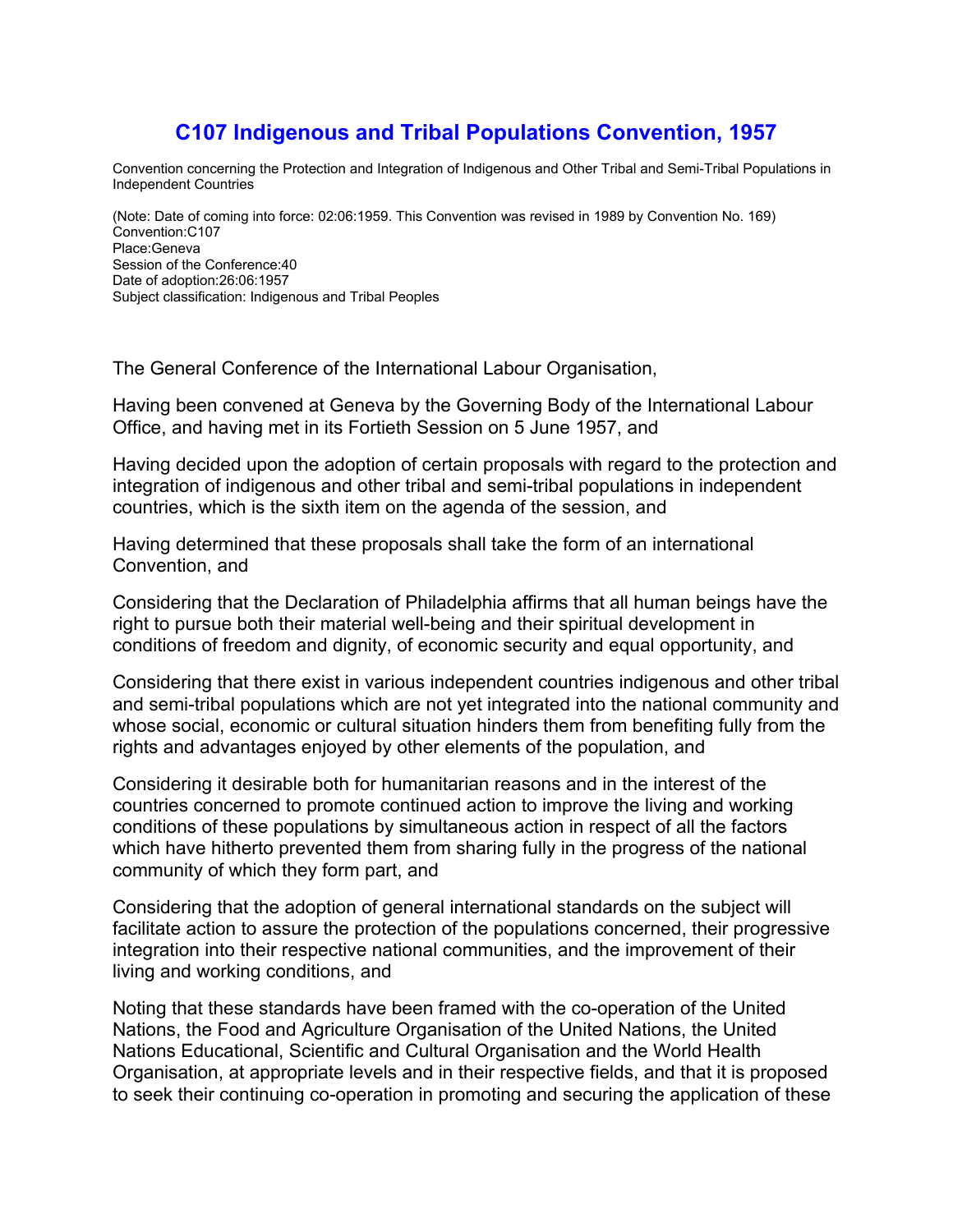standards,

adopts the twenty-sixth day of June of the year one thousand nine hundred and fiftyseven, the following Convention 400 , which may be cited as the Indigenous and Tribal Populations Convention, 1957:

Part I. General Policy

Article 1

1. This Convention applies to--

(a) members of tribal or semi-tribal populations in independent countries whose social and economic conditions are at a less advanced stage than the stage reached by the other sections of the national community, and whose status is regulated wholly or partially by their own customs or traditions or by special laws or regulations;

(b) members of tribal or semi-tribal populations in independent countries which are regarded as indigenous on account of their descent from the populations which inhabited the country, or a geographical region to which the country belongs, at the time of conquest or colonisation and which, irrespective of their legal status, live more in conformity with the social, economic and cultural institutions of that time than with the institutions of the nation to which they belong.

2. For the purpo 1400 ses of this Convention, the term *semi-tribal* includes groups and persons who, although they are in the process of losing their tribal characteristics, are not yet integrated into the national community.

3. The indigenous and other tribal or semi-tribal populations mentioned in paragraphs 1 and 2 of this Article are referred to hereinafter as "the populations concerned".

#### Article 2

1. Governments shall have the primary responsibility for developing co-ordinated and systematic action for the protection of the populations concerned and their progressive integration into the life of their respective countries.

2. Such action shall include measures for--

(a) enabling the said populations to benefit on an equal footing from the rights and opportunities which national laws or regulations grant to the other elements of the population;

(b) promoting the social, economic and cultural development of these populations and raising their standard of living;

(c) creating possibilities of national integration to the exclusion of measures tending towards the artificial assimilation of these populations.

3. The primary objective of all such action shall be the fostering of individual dignity, and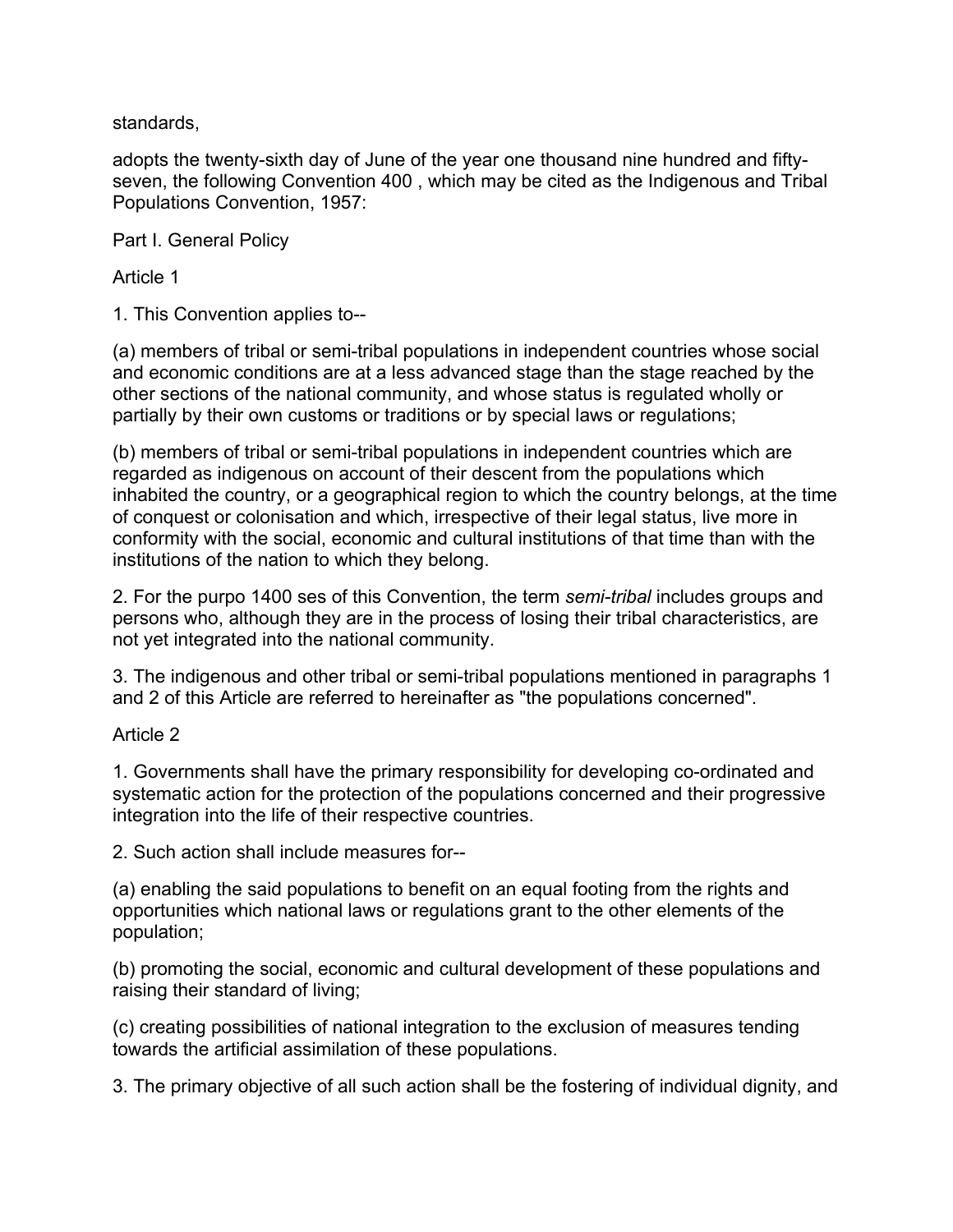the advancement of individual usefulness and initiative.

4. Recourse to force or coercion as a means of promoting the integration of these populations into the national community shall be excluded.

### Article 3

1. So long as the social, economic and cultural conditions of the populations concerned prevent them from enjoying the benefits of the general laws of the country to which they belong, special measures shall be adopted for the protection of the institutions, persons, property and labour of these populations.

2. Care shall be taken to ensure that such special measures of protection--

(a) are not used as a means of creating or prolonging a state of segregation; and

(b) will be continued only so long as there is need for special protection and only to the extent that such protection is necessary.

3. Enjoyment of the general rights of citizenship, without discrimination, shall not be prejudiced in any way by such special measures of protection.

### Article 4

In applying the provisions of this Convention relating to the integration of the populations concerned--

(a) due account shall be taken of the cultural and religious values and of the forms of social control existing among these populations, and of the nature of the problems which face them both as groups and as individuals when they undergo social and economic change;

(b) the danger involved in disrupting the values and institutions of the said populations unless they can be replaced by appropriate substitutes which the groups concerned are willing to accept shall be recognised;

(c) policies aimed at mitigating the difficulties experienced by these populations in adjusting themselves to new conditions of life and work shall be adopted.

#### Article 5

In applying the provisions of this Convention relating to the protection and integration of the populations concerned, governments shall--

(a) seek the collaboration of these populations and of their representatives; (b) provide these populations with opportunities for the full development of their initiative;

(c) stimulate by all possible means the development among these populations of civil liberties and the establishment of or participation in elective institutions.

Article 6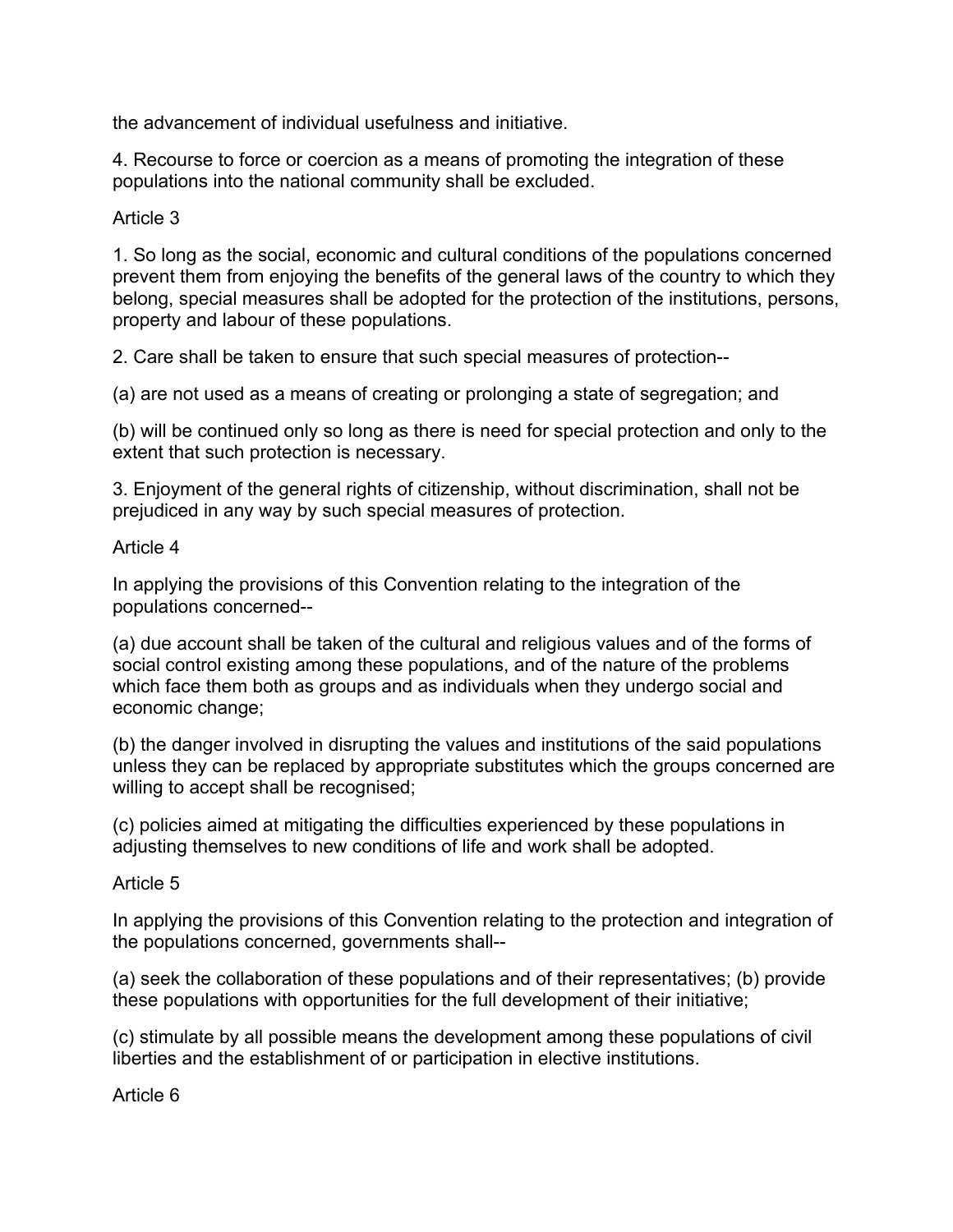The improvement of the conditions of life and work and level of education of the populations concerned shall be given high priority in plans for the over-all economic development of areas inhabited by these populations. Special projects for economic development of the areas in question shall also be so designed as to promote such improvement.

### Article 7

1. In defining the rights and duties of the populations concerned regard shall be had to their customary laws.

2. These populations shall be allowed to retain their own customs and institutions where these are not incompatible with the national legal system or the objectives of integration programmes.

3. The application of the preceding paragraphs of this Article shall not prevent members of these populations from exercising, according to their individual capacity, the rights granted to all citizens and from assuming the corresponding duties.

### Article 8

To the extent consistent with the interests of the national community and with the national legal system--

(a) the methods of social control practised by the populations concerned shall be used as far as possible for dealing with crimes or offences committed by members of these populations;

(b) where use of such methods of social control is not feasible, the customs of these populations in regard to penal matters shall be borne in mind by the authorities and courts dealing with such cases.

### Article 9

Except in cases prescribed by law for all citize 1400 ns the exaction from the members of the populations concerned of compulsory personal services in any form, whether paid or unpaid, shall be prohibited and punishable by law.

### Article 10

1. Persons belonging to the populations concerned shall be specially safeguarded against the improper application of preventive detention and shall be able to take legal proceedings for the effective protection of their fundamental rights.

2. In imposing penalties laid down by general law on members of these populations account shall be taken of the degree of cultural development of the populations concerned.

3. Preference shall be given to methods of rehabilitation rather than confinement in prison.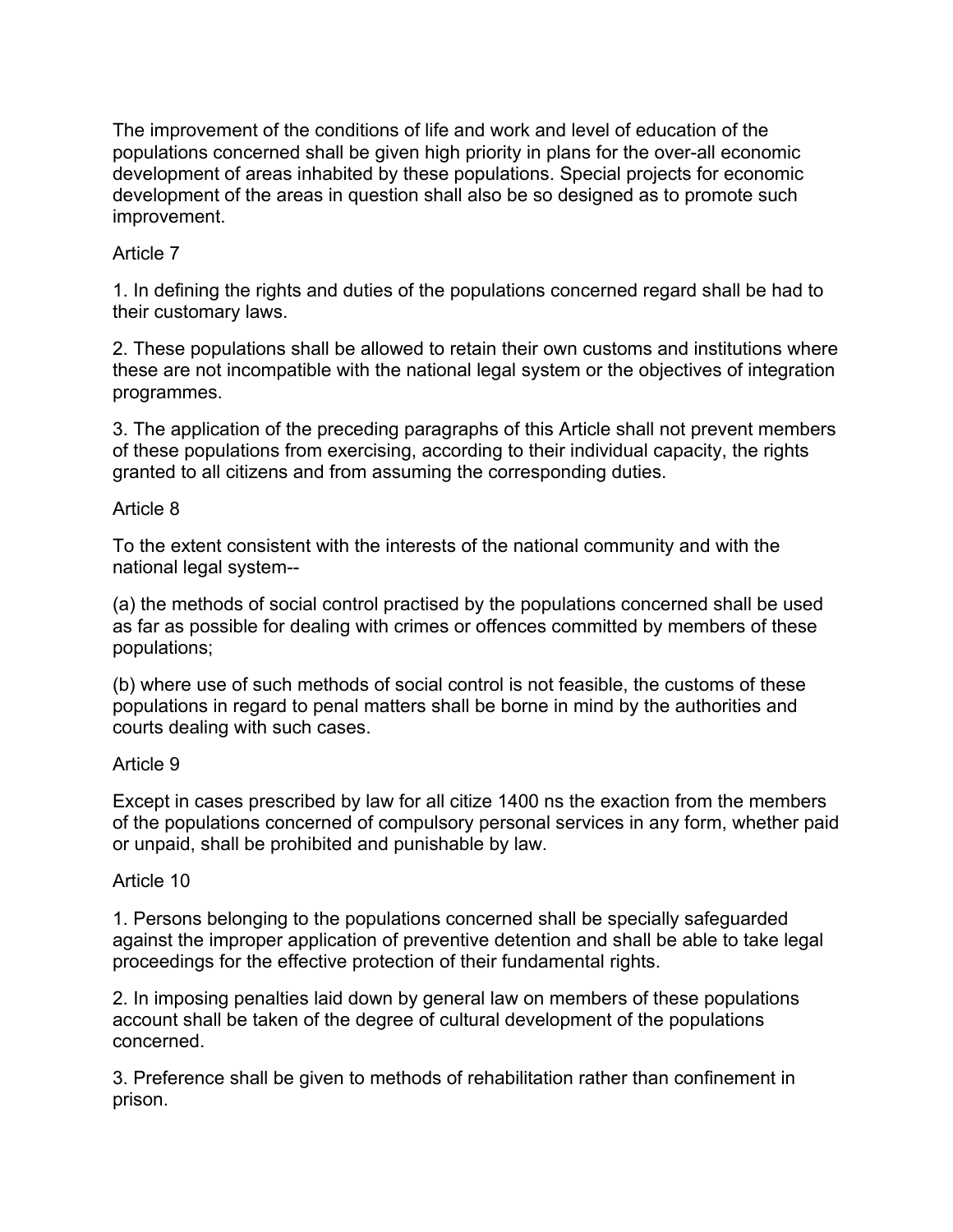Part II. Land

Article 11

The right of ownership, collective or individual, of the members of the populations concerned over the lands which these populations traditionally occupy shall be recognised.

### Article 12

1. The populations concerned shall not be removed without their free consent from their habitual territories except in accordance with national laws and regulations for reasons relating to national security, or in the interest of national economic development or of the health of the said populations.

2. When in such cases removal of these populations is necessary as an exceptional measure, they shall be provided with lands of quality at least equal to that of the lands previously occupied by them, suitable to provide for their present needs and future development. In cases where chances of alternative employment exist and where the populations concerned prefer to have compensation in money or in kind, they shall be so compensated under appropriate guarantees.

3. Persons thus removed shall be fully compensated for any resulting loss or injury.

# Article 13

1. Procedures for the transmission of rights of ownership and use of land which are established by the customs of the populations concerned shall be respected, within the framework of national laws and regulations, in so far as they satisfy the needs of these populations and do not hinder their economic and social development.

2. Arrangements shall be made to prevent persons who are not members of the populations concerned from taking advantage of these customs or of lack of understanding of the laws on the part of the members of these populations to secure the ownership or use of the lands belonging to such members.

### Article 14

National agrarian programmes shall secure to the populations concerned treatment equivalent to that accorded to other sections of the national community with regard to--

(a) the provision of more land for these populations when they have not the area necessary for providing the essentials of a normal existence, or for any possible increase in their numbers;

(b) the provision of the means required to promote the development of the lands which these populations already possess.

Part III. Recruitment and Conditions of Employment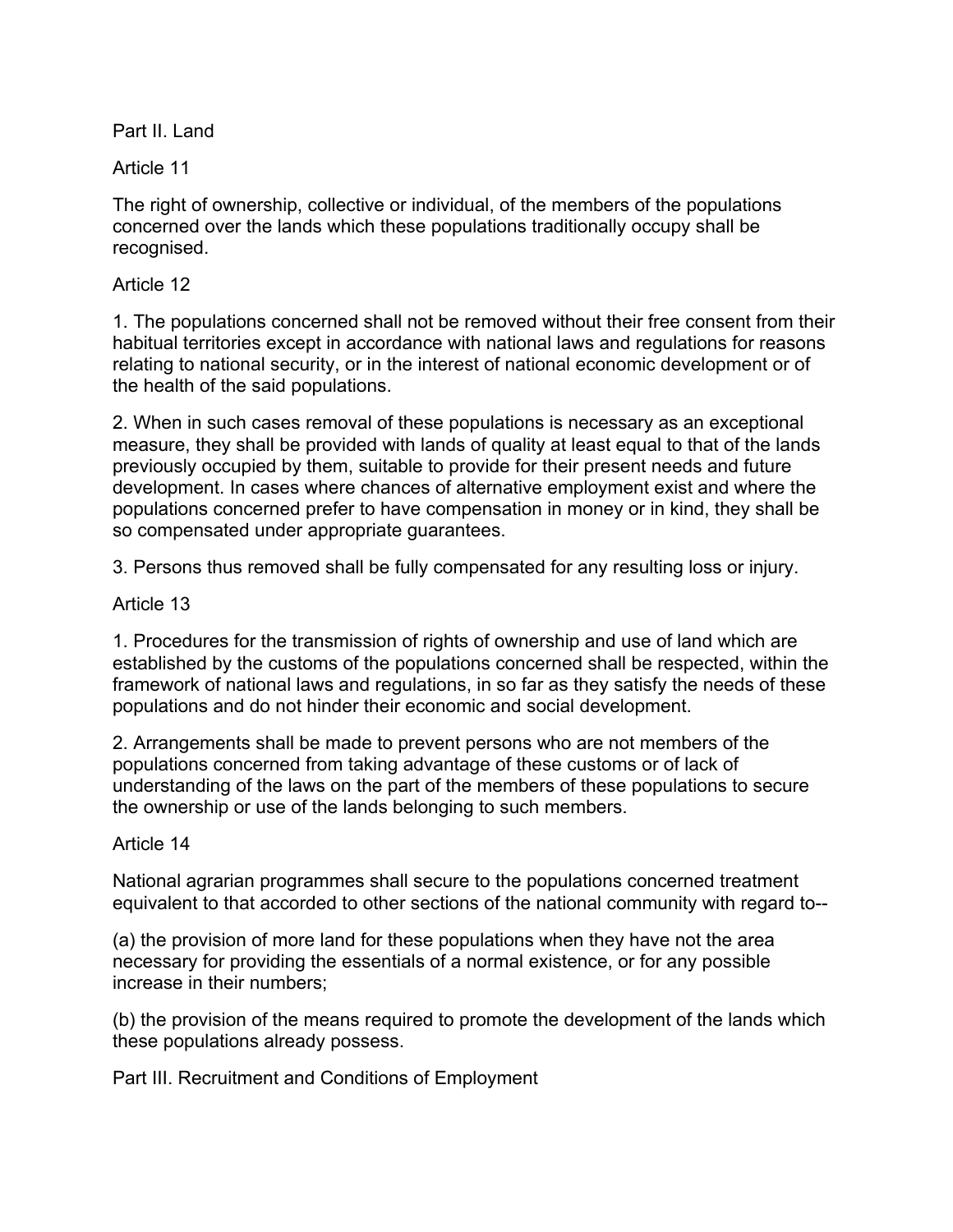Article 15

1. Each Member shall, within the framework of national laws and regulations, adopt special measures to ensure the effective protection with regard to recruitment and conditions of employment of workers belonging to the populations concerned so long as they are not in a position to enjoy the protection granted by law to workers in general.

2. Each Member shall do everything possible to prevent all discrimination between workers belonging to the populations concerned and other workers, in particular as regards--

(a) admission to employment, including skilled employment;

(b) equal remuneration for work of equal value;

(c) medical and social assistance, the prevention of employment injuries, workmen's compensation, industrial hygiene and housing;

(d) the right of association and freedom for all lawful trade union activities, and the right to conclude collective agreements with employers or employers' organisations.

Part IV. Vocational Training, Handicrafts and Rural Industries

Article 16

Persons belonging to the populations concerned shall enjoy the same opportunities as other citizens in respect of vocational training facilities.

### Article 17

1. Whenever programmes of vocational training of general application do not meet the special needs of persons belonging to the populations concerned governments shall provide special training facilities for such persons.

2. These special training facilities shall be based on a careful study of the economic environment, stage of cultural development and practical needs of the various occupational groups among the said populations; they shall, in particular enable the persons concerned to receive the training necessary for occupations for which these populations have traditionally shown aptitude.

3. These special training facilities shall be provided only so long as the stage of cultural development of the populations concerned requires them; with the advance of the process of 1400 integration they shall be replaced by the facilities provided for other citizens.

# Article 18

1. Handicrafts and rural industries shall be encouraged as factors in the economic development of the populations concerned in a manner which will enable these populations to raise their standard of living and adjust themselves to modern methods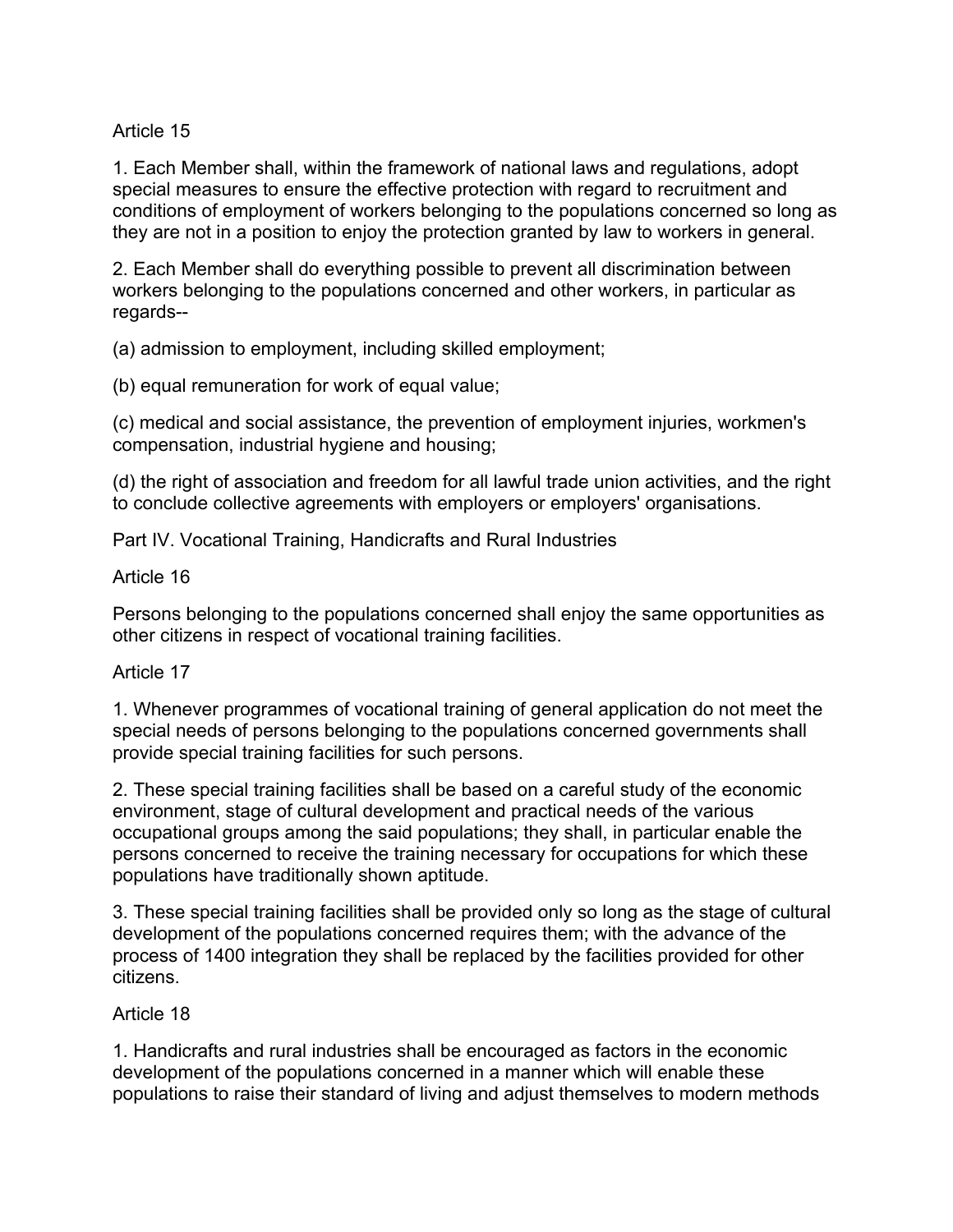of production and marketing.

2. Handicrafts and rural industries shall be developed in a manner which preserves the cultural heritage of these populations and improves their artistic values and particular modes of cultural expression.

Part V. Social Security and Health

Article 19

Existing social security schemes shall be extended progressively, where practicable, to cover--

(a) wage earners belonging to the populations concerned;

(b) other persons belonging to these populations.

# Article 20

1. Governments shall assume the responsibility for providing adequate health services for the populations concerned.

2. The organisation of such services shall be based on systematic studies of the social, economic and cultural conditions of the populations concerned.

3. The development of such services shall be co-ordinated with general measures of social, economic and cultural development.

Part VI. Education and Means of Communication

Article 21

Measures shall be taken to ensure that members of the populations concerned have the opportunity to acquire education at all levels on an equal footing with the rest of the national community.

# Article 22

1. Education programmes for the populations concerned shall be adapted, as regards methods and techniques, to the stage these populations have reached in the process of social, economic and cultural integration into the national community.

2. The formulation of such programmes shall normally be preceded by ethnological surveys.

# Article 23

1. Children belonging to the populations concerned shall be taught to read and write in their mother tongue or, where this is not practicable, in the language most commonly used by the group to which they belong.

2. Provision shall be made for a progressive transition from the mother tongue or the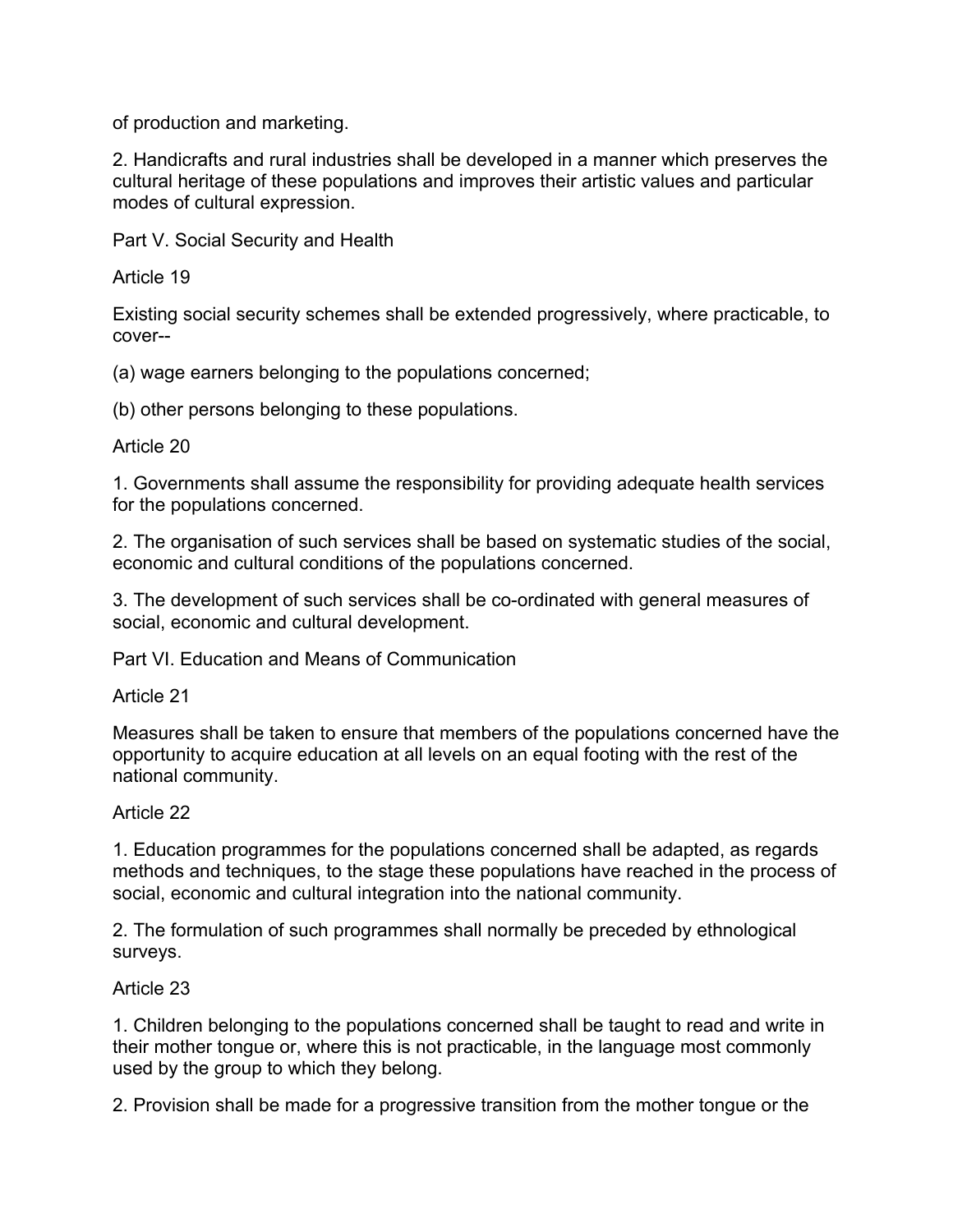vernacular language to the national language or to one of the official languages of the country.

3. Appropriate measures shall, as far as possible, be taken to preserve the mother tongue or the vernacular language.

### Article 24

The imparting of general knowledge and skills that will help children to become integrated into the national community shall be an aim of primary education for the populations concerned.

### Article 25

Educational measures shall be taken among other sections of the national community and particularly among those that are in most direct contact with the populations concerned with the object of eliminating prejudices that they may harbour in respect of these populations.

### Article 26

1. Governments shall adopt measures, appropriate to the social and cultural characteristics of the populations concerned, to make known to them their rights and duties, especially in regard to labour and social welfare.

2. If necessary this shall be done by means of written translations and through the use of media of mass communication in the languages of these populations.

Part VII. Administration

### Article 27

1. The governmental authority responsible for the matters covered in this Convention shall create or develop agencies to administer the programmes involved.

2. These programmes shall include--

(a) planning, co-ordination and execution of appropriate measures for the social, economic and cultural development of the populations concerned;

(b) proposing of legislative and other measures to the competent authorities; (c) supervision of the application of these measures.

Part VIII. General Provisions

Article 28

The nature and the scope of the measures to be taken to give effect to this Convention shall be determined in a flexible manner, having regard to the conditions characteristic of each country.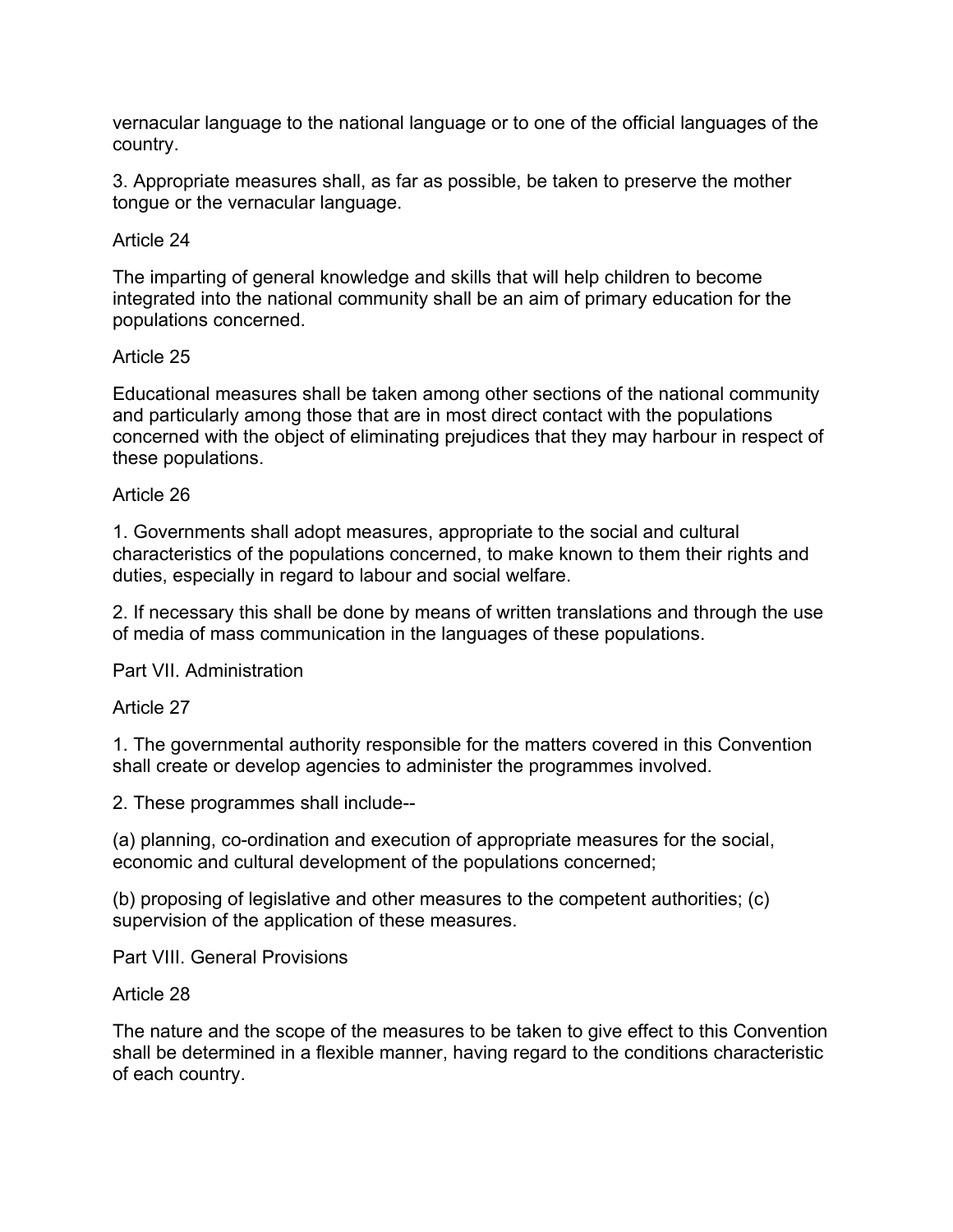# Article 29

The application of the provisions of this Convention shall not affect benefits conferred on the populations concerned in pursuance of other Conventions and Recommendations.

### Article 30

The formal ratifications of this Convention shall be communicated to the Director-General of the International Labour Office for registration.

### Article 31

1. This Convention shall be binding only upon those Members of the International Labour Organisation whose ratifications have been registered with the Director-General.

2. It shall come into force twelve months after the date on which the ratifications of two Members have been registered with the Director-General.

3. Thereafter, this Convention shall come into force for any Member twelve months after the date on which its ratifications has been registered.

# Article 32

1. A Member w 10d5 hich has ratified this Convention may denounce it after the expiration of ten years from the date on which the Convention first comes into force, by an Act communicated to the Director-General of the International Labour Office for registration. Such denunciation should not take effect until one year after the date on which it is registered.

2. Each Member which has ratified this Convention and which does not, within the year following the expiration of the period of ten years mentioned in the preceding paragraph, exercise the right of denunciation provided for in this Article, will be bound for another period of ten years and, thereafter, may denounce this Convention at the expiration of each period of ten years under the terms provided for in this Article.

### Article 33

1. The Director-General of the International Labour Office shall notify all Members of the International Labour Organisation of the registration of all ratifications and denunciations communicated to him by the Members of the Organisation.

2. When notifying the Members of the Organisation of the registration of the second ratification communicated to him, the Director-General shall draw the attention of the Members of the Organisation to the date upon which the Convention will come into force.

### Article 34

The Director-General of the International Labour Office shall communicate to the